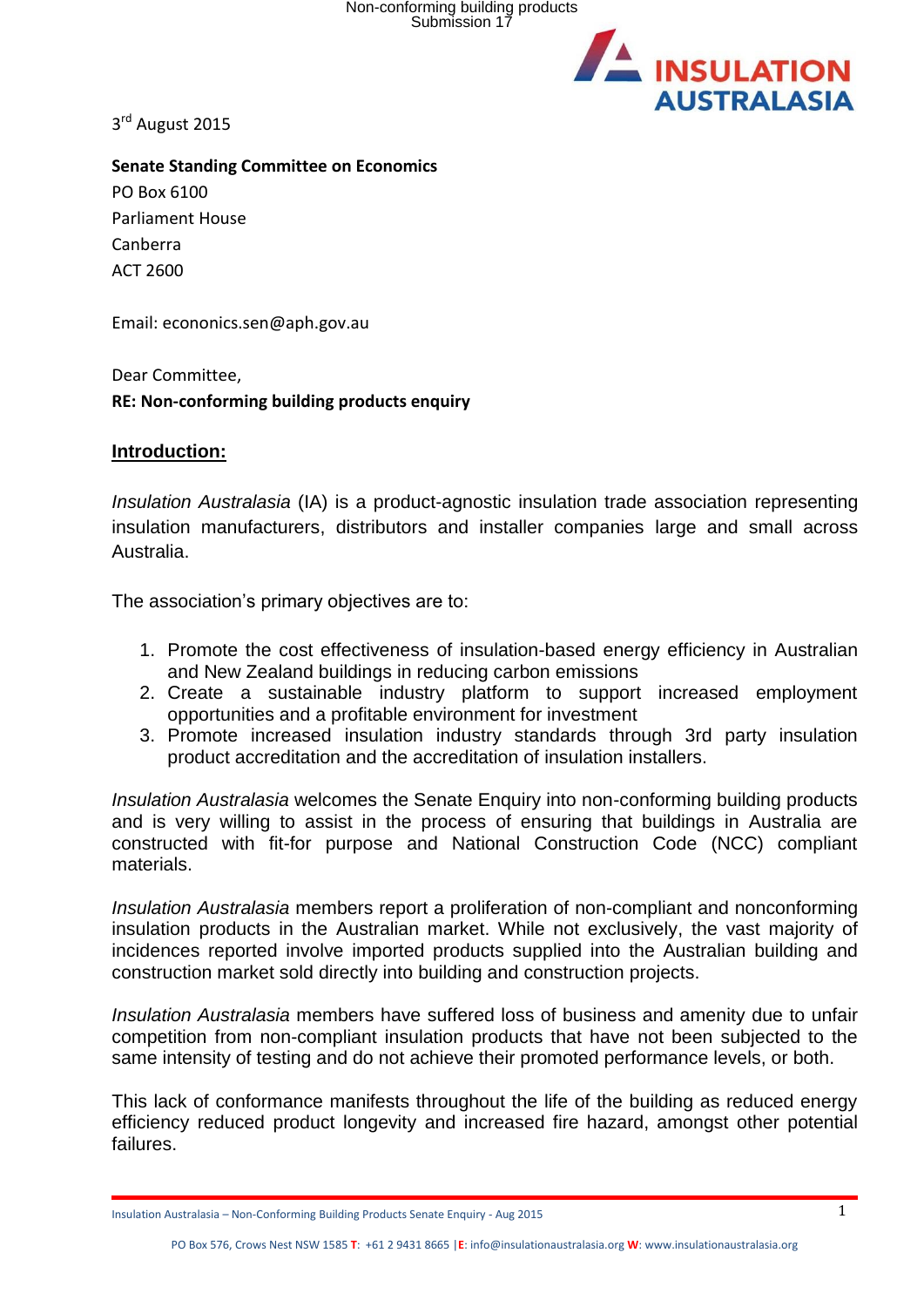

Examples of such failures have been in the form of overstated thermal performance (Rvalues), poor resilience to operating conditions coupled to meaningless warranties and low or no resistance to flammability. The national construction code sets the minimum requirements and Australian Standards of which insulation products must comply and the building regulators should be in place to ensure they do.

*Insulation Australasia* and its members see a failure of the system not at a construction code and or Standards level but at a policing and enforcement level, the outcome of which has allowed non-compliant insulation to infiltrate the Australian building and construction market un-impeded.

# **Details:**

## **Thermal Performance non-Conformance:**

The National Construction Code is very specific in detailing the thermal Insulation Standards that insulation products must adhere to and the thermal performance required by buildings in the various climatic zones throughout Australia. These thermal performance standards are part of the overall energy efficiency provisions contained in the construction code aimed at supporting Australia's commitment to increased energy efficiency and lower greenhouse gas emissions. The State and Territory Building regulators are tasked with enforcing these Standards and energy efficiency requirements.

On request *Insulation Australasia* is in a position to provide specific documented examples of predominantly imported insulation products that are either non-compliant to Australian Standards or nonconforming in their application with the National Construction Code. The evidence IA would present includes specific civil and private buildings where the noncompliant or nonconforming products have been used including hospitals, hotels, shopping centers, commercial buildings and residential homes.

In some of the reports available to the Senate Committee, variations of greater than 50% have been observed between what was claimed by the supplier and what was independently verified as evidence of wide spread non-compliance in the insulation industry resulting in consumers being misled and buildings being delivered at energy efficiency levels below the requirements of the National Construction Code.

### **Fire Performance Non-Conformance:**

The National Construction Code is very specific in detailing the flammability standards that insulation products must adhere to and the fire resistance performance required in various types of buildings and building applications. This goes to the very heart of providing safe working and living environments for people and the protection of public and private assets in the event of fire. Non-compliant and flammable insulation has been directly linked to loss of life and the destruction of buildings.

Insulation Australasia – Non-Conforming Building Products Senate Enquiry - Aug 2015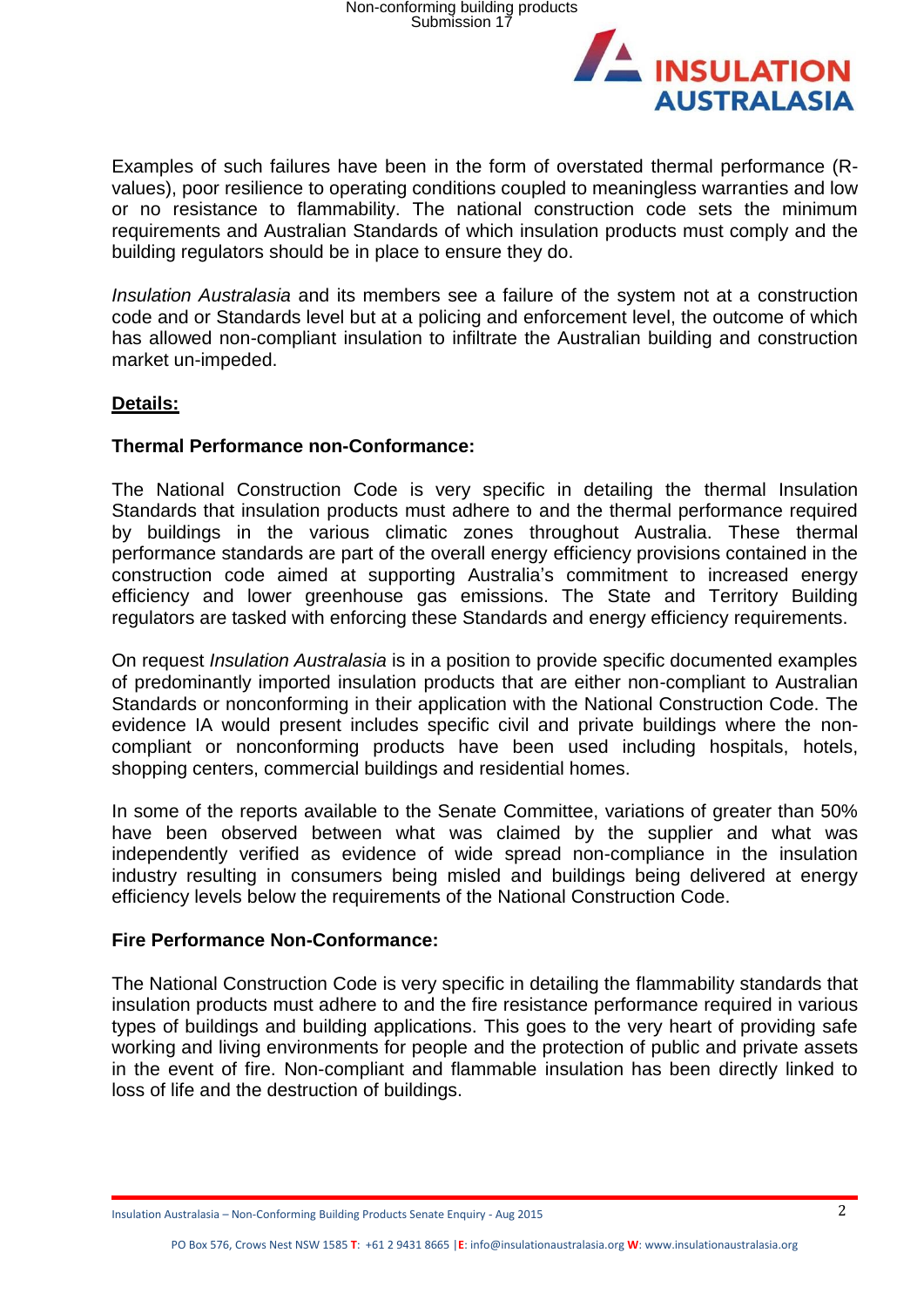

On request Insulation Australasia is in a position to provide specific documented examples of predominantly imported insulation products that are either non-compliant to Australia's fire Standards or nonconforming in their application with the National Construction Code. The evidence IA would present includes specific civil and private buildings where the noncompliant or nonconforming products have been used including hospitals, hotels, shopping centers, commercial buildings and residential homes.

In some of the reports available to the Senate Committee, examples of counterfeiting of test certificates, tests from unrecognized laboratories and the claiming of fire resistance by products independently determined to be flammable can be presented as evidence of wide spread non-compliance within the insulation industry with potential risks to life.

# **Policing and Enforcing:**

Overwhelming evidence suggests that current attempts to police non-compliant or nonconforming building products are not effective, and the problem is reported to be worsening. Dramatic incidents such as the Lacrosse Apartments fire in Melbourne involving non-conforming insulated cladding are only the tip of a very large 'iceberg' of issues that are prolific in the industry and it is obvious that more needs to be done.

Policing non-compliance through the building certification process has been ineffective building certifiers are in the most ill equipped to identify all of the technical compliance requirements for all of the products and materials in a building. There is also the question of building certifiers often being engaged by the builder which produces a circumstances where the certifier could be compromised in respect to policing of elements of a building that have a significant cost impact on that builder as removing and replacing noncompliant elements of a building is extremely expensive.

Clearly, there needs to be a process whereby products are assessed by experts on the technical requirements of that product, and where this assessment is documented such that the certifiers can recognise the validity of the assessment. This form of assessment exists in the form of the Australian Building Codes 'CodeMark' certification scheme and various 3<sup>rd</sup> party product standards mark conformance schemes available under the Joint Accreditation System of Australia and New Zealand (JAS-ANZ).

While the vast majority of Australian Manufacturers do the right thing and produce quality compliant products there are still those that will try to substitute quality and compliance in the pursuit of cost advantage a situation likely to become worse within an environment of freer bilateral trade between Australia and its neighbours.

Insulation Australasia – Non-Conforming Building Products Senate Enquiry - Aug 2015